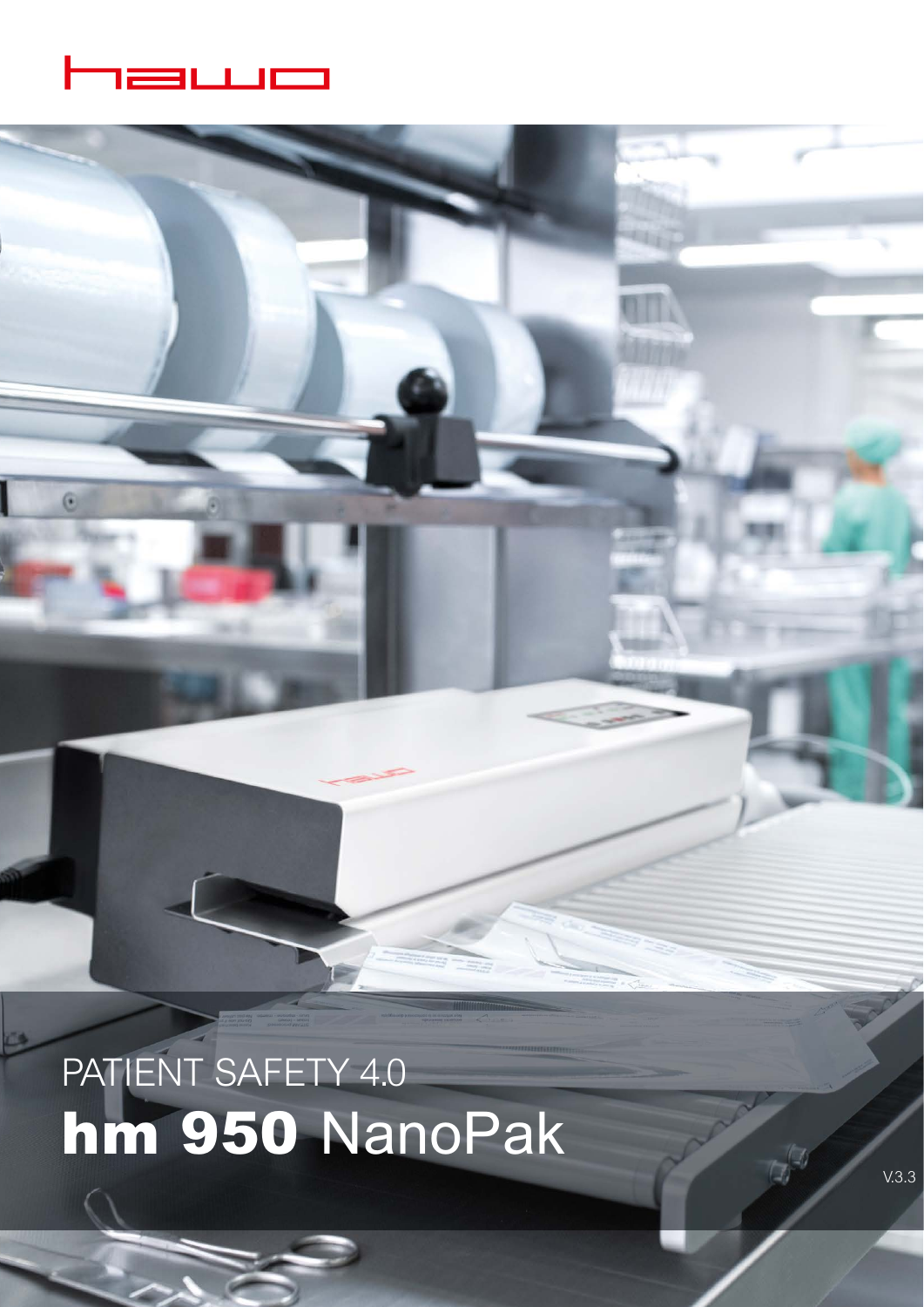# VALIDATABLE ROTARY SEALER WITH TOUCH SCREEN FOR PACKAGING OF SEALABLE POUCHES AND REELS.

# hm 950 DC-V/DC-VI NanoPak

This highend heat sealer surpasses all its predecessors, offering smart operation, comprehensive digitisation, networkability and sustainability, reflecting the spirit of industry 4.0. The design of the NanoPak is based on the award-winning design of hawo's Generation Easy series. We have designed those sealers to meet the highest standards, in terms of professionalism, aesthetics and solidity, as required in surgeries and RUMED's (CSSD's / SPD's) in hospitals while always conforming to the strictest safety guidelines.

# **NEW!**

SOFTWARE 4.0 the most userfriendly and intuitive version

**On Youtube you will**  find detailed tutorials **for each device function (e.g. user input)**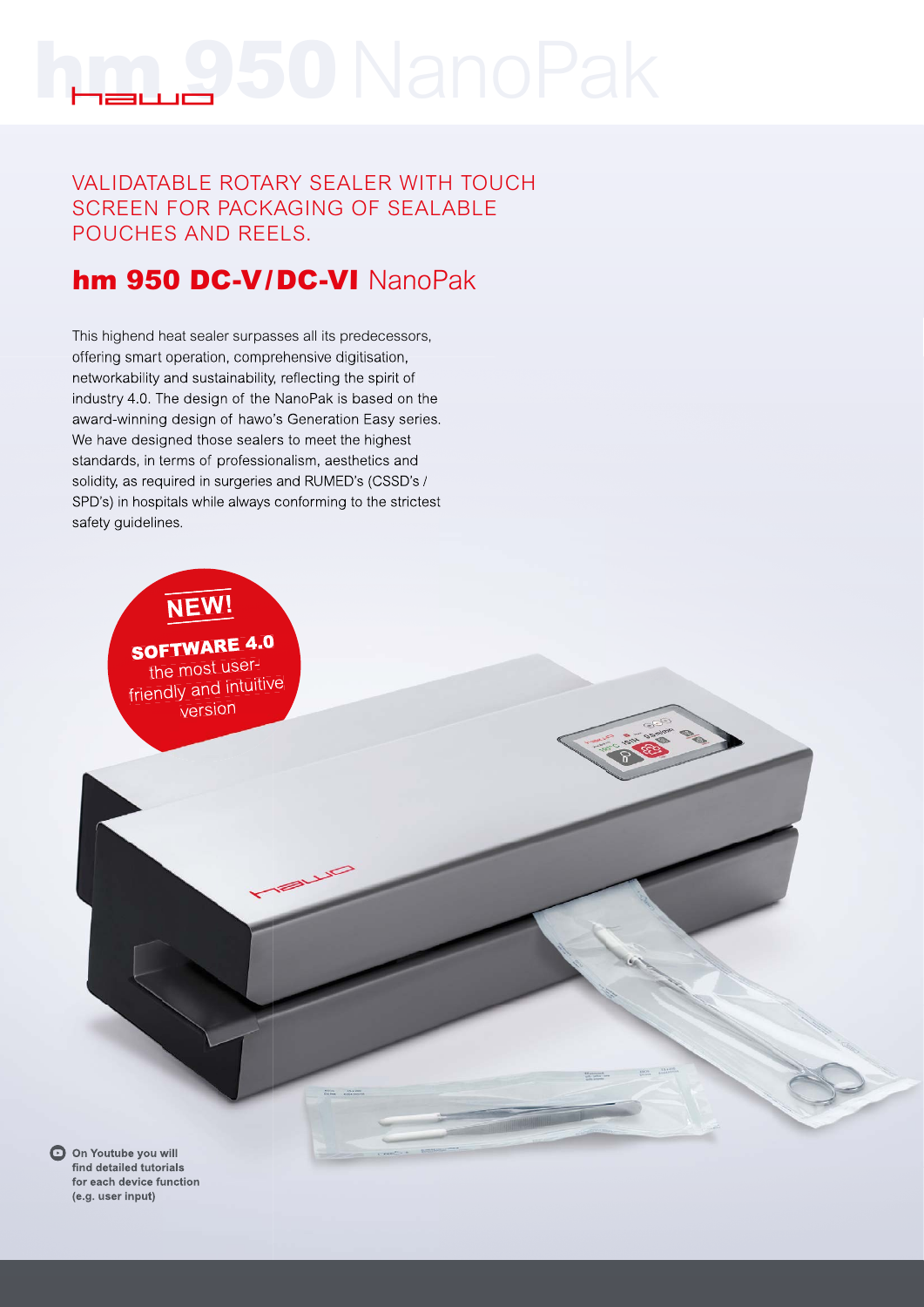

The NanoPak is available in stainless steel, as well as the colours diamond black, white and original orange. The colour 'original orange' dates back to the colour of the first hawo sealing devices issued in the first years after the company was founded. On request the NanoPak can be provided in special colours or foiling.<br>

#### **Green**Tek – SUSTAINABILITY. **SH** IGN – SUSTAINABILITY.

Environmental protection and sustainability are not ends in themselves. With NanoPak we are consistently focusing on resource-efficient design with our innovative sealing technology, that only needs a fraction of the energy required by similar devices. The heating reaches the quired by entimate devices: the heating reached the<br>operating temperature in record time and works with a highly-efficient 24 volt system reducing power consumption to a minimum. The stand-by function and automatic shut-down, when not in use, complete the hawo's Green-Tek concept. We offer all this without compromising the quality of the sealing results. The viewed in a spread sheet program (e.g. Excel).

# ProTrack - PROCESS TRACKING.

NEW: ProTrack is an optional technology for holistic monitoring of the sealing process over the entire sealing seam length. A technology for highest demands. For each sealing seam the temperature, contact pressure and speed are monitored and recorded on an USB stick. The innovative technology can record up to 1,000 measured values within one seam (additional USB dongle required).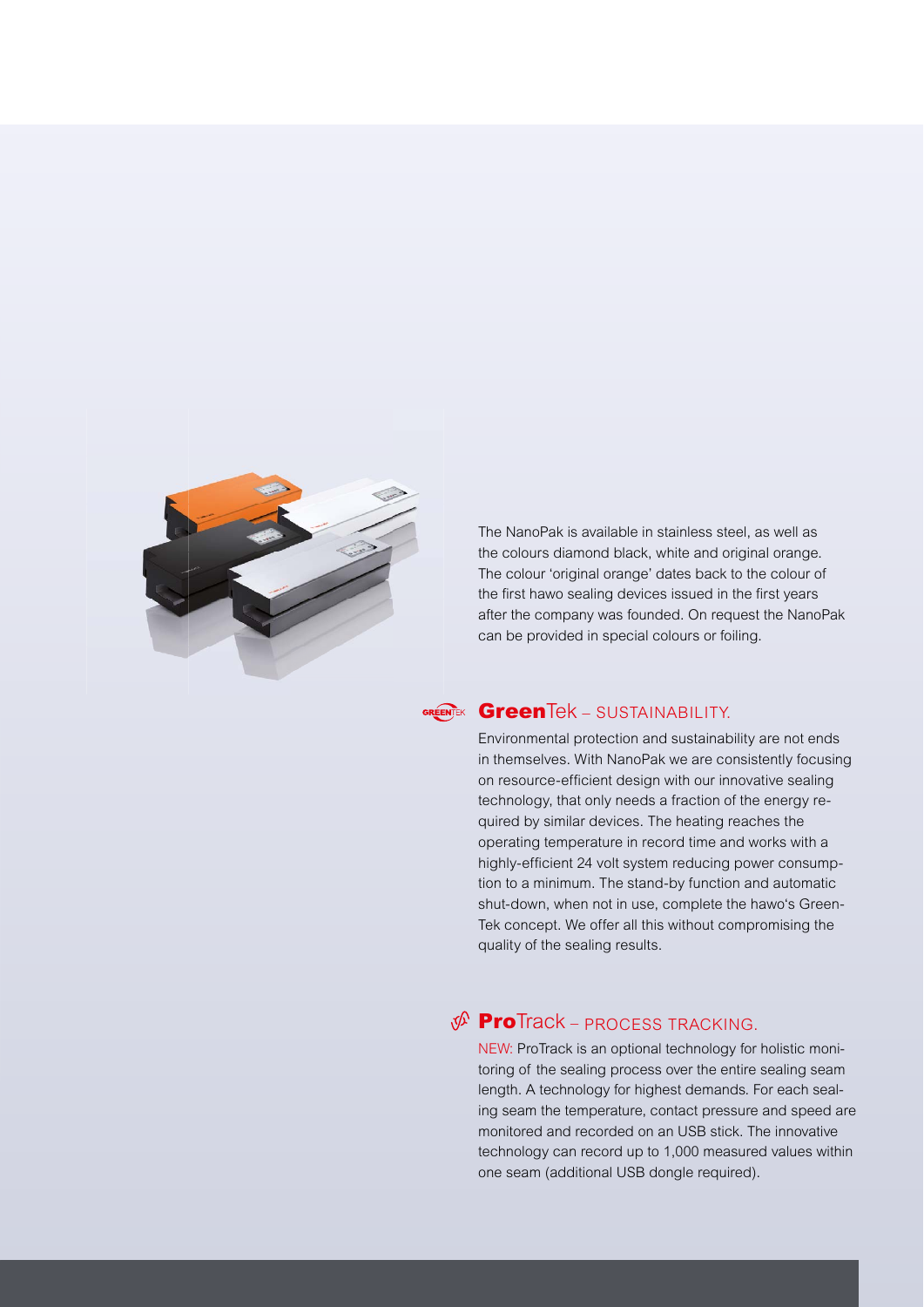

**Self configurable main screen** 

| Info:<br>Eva Kleinschlag<br>Peter Hermann<br>Thomas Breitschrader |  |
|-------------------------------------------------------------------|--|
|                                                                   |  |

**Simple catalogue input with internal on-screen or external keyboard**



**User friendly and intuitive applications (AppCtrl)**

# **AppCtrl** – TOUCH SCREEN.

A 4.3 inch touch screen and an intelligent controller together with the AppCtrl user applications allowing to call up instrument and programming functions make operation and validation child's play. The main screen can be adapted individually by the user according to his needs. The newest generation (from 2020) is equipped with an HDMI port and can be connected to any commercially available monitor or TV via an HDMI cable. Via the optional hawo scanner data can be scanned (eg. Article numbers, LOT)

### 图 **Docl** ink – COMMUNICATION.

Due to the innovative DocLink communication unit NanoPak can easily be linked to batch documentation and tracking systems. DocLink has four USB A and one RS 232 interfaces. An additional Ethernet interface makes NanoPak network-compatible.

#### **TraceLog** – DIGITAL LOGBOOK.

NEW: The NanoPak is equipped with the new hawo Trace-Log technology. All actions are recorded and can be viewed if required. If the DataMatic function is activated via a connected USB stick, each action is automatically copied and can then be viewed in a spreadsheet program (e.g. Excel).

## $\mathcal O$  Vali**Up** – VALIDATION.

NanoPak has been fitted with the new system-integrated function to determine the optimum sealing temperature during process validation (ValiUp). This innovative tool complies exactly with the pre-set process of the international Guidance on the application of ISO 11607-1 and ISO 11607-2 (CEN ISO/TS 167751 ).

1 Types of packaging for the end-packaging of sterilised medical products – Guide manual for the application of ISO11607-1 and ISO 11607-2.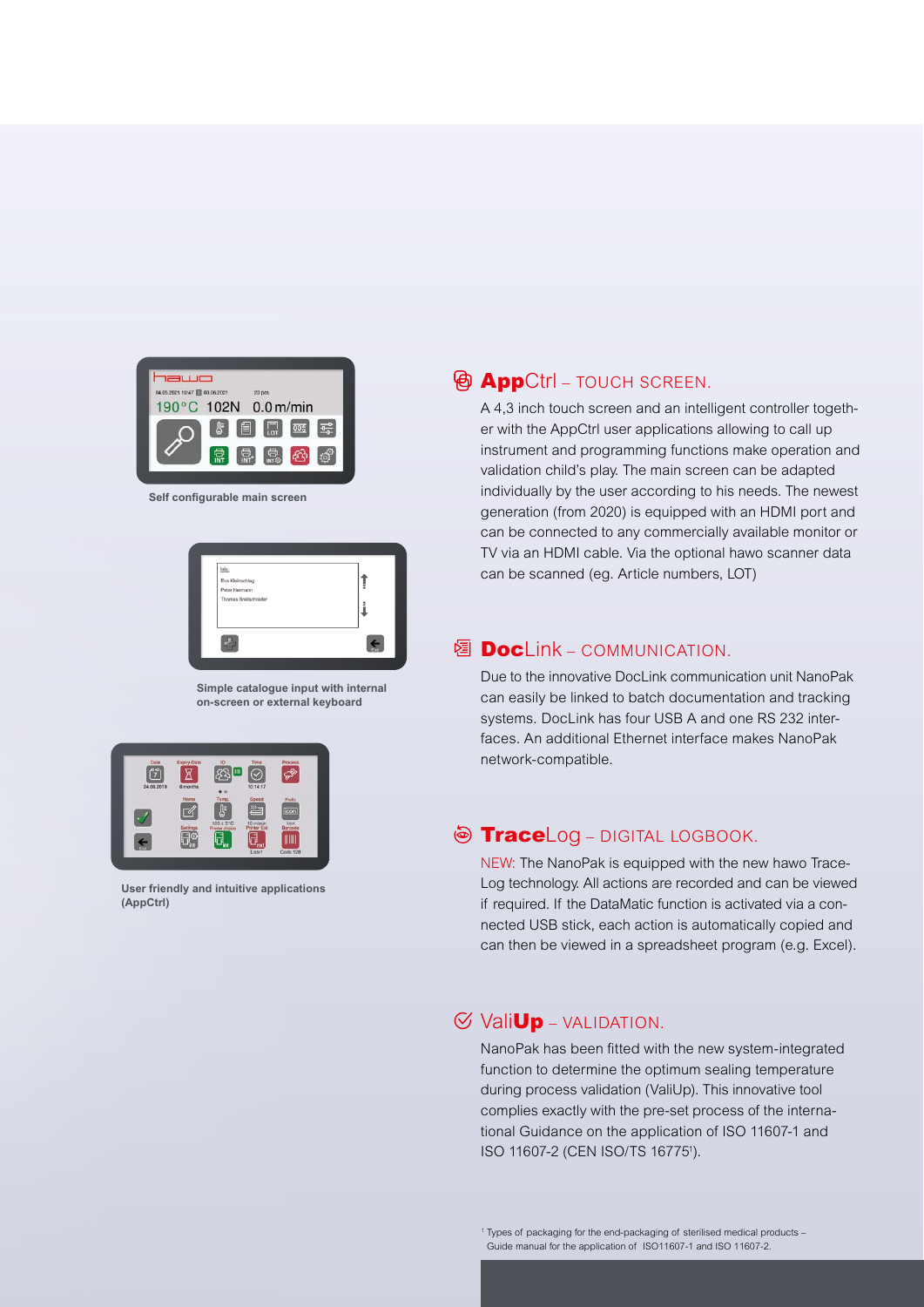

### $\langle \rangle$  Font**Matic** – PRINTER.

NanoPak's new printer is capable of not only printing the required text information, but it can also print bar codes. Make your selection via the print application. The FontMatic technology automatically adjusts the font size to match the width of the packaging. hm 950 DC-VI version comes with an additional new printing unit, that is able to print international language characters (e.g. Chinese) and logos.

# **X** SealPeak - SEAL STRENGTH.

For the sealing seam, the proven SealPeak technology is used. hawo SealPeak sealing seams are 12 mm (0,5 inch) wide flat seams with a so called barrier of extremely high solidity at their centre, the SealPeak. The seal strength increases steadily from the edges towards the SealPeak. The advantage of these soft edges is that the instruments cannot break through the edges, but gently pierce them and are then caught by the SealPeak at the centre. Furthermore SealPeak sealing seams have outstanding peel properties and do not fray, even if the peel direction is disregarded by the user. Obviously NanoPak is suitable for the sealing of all known sealable, pre-fabricated sterile barrier systems, uncoated Tyvek®<sup>2</sup>, as well as polyolefine packaging.



#### InkTest PRO | PRO HDPE | PRO PLUS

Using the innovative test systems InkTest PRO, InkTest PRO HDPE (red, for Tyvek®<sup>2</sup>/ plastic materials) or the new InkTest PRO PLUS (black, for other polyolefine materials) as an easy and cost-efficient way to comply with the required routine checks of the RKI recommendation. InkTest PRO is ideal for checking gusseted materials.

#### Seal Check MED | HPDE | PP

The Seal Check indicator makes defective areas of the sealing seam visible on the dark indicator strip. hawo Seal Check is not suitable for use with gusseted films. The Seal Check is available for transparent films made of paper/ plastic (Seal Check med), for Tyvek®2/plastic (Seal Check HDPE) and for polyolefine materials (Seal Check PP).